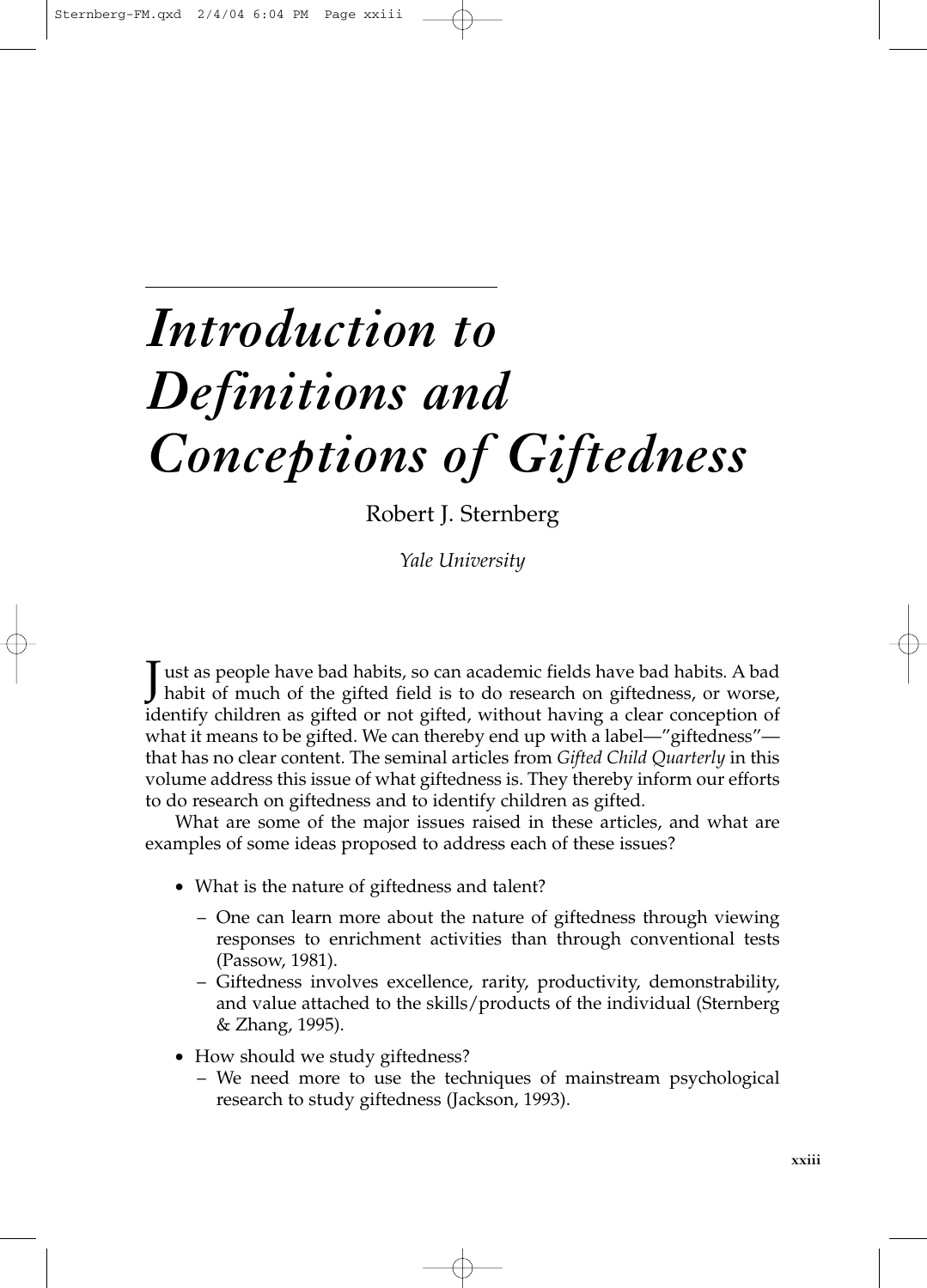## **xxiv Definitions and Conceptions of Giftedness**

- Should we expand conventional notions of giftedness, and if so, how should we do so?
	- Metacognition is crucial to giftedness (Shore & Dover, 1987).
	- Creativity is an important facet of giftedness (Runco, 1993).
	- Wisdom is an important kind of giftedness (Sternberg, 2000).
- How, if at all, are giftedness and talent different?
	- Giftedness refers to domains of human abilities, talents, to domains of human accomplishments (Gagné, 1985).
- Are there different profiles of giftedness and talent, and if so, what are they?
	- Six profiles of giftedness and talent are successful, challenging, underground, dropouts, double-labeled, and autonomous (Betts & Neihart, 1988).
	- Different kinds of gifted individuals (e.g., statesmen versus religious leaders) develop through different profiles of strengths and weaknesses (Walberg, Tsai, Weinstein, Gabriel, Rasher, Rosecrans, Rovai, Ide, Trujillo, & Vukosavich, 1981).
- How do giftedness and talent develop?
	- They develop in part through certain kinds of overexcitabilities, namely, psychomotor, sensual, intellectual, imaginational, and emotional (Piechowski & Colangelo, 1984).
	- Prodigies develop in a way that is different from that of most gifted individuals in part as a function of opportunities made available to them in their environments (Feldman, 1993).
	- Giftedness can be understood in part in terms of the interaction of the organism and the environment, which produces diverse developmental outcomes (Horowitz, 1987).
- How valid are available assessments of giftedness and talent?
	- Measures of multiple intelligences appear, in general, to be reliable but not particularly valid (Plucker, Callahan, & Tomchin, 1996).

It would, of course, be delightful if a consensus could be found on all or even many of these issues, but consensus is hard to find. Nevertheless, there appear to be at least several points of broad agreement.

- Giftedness involves more than just high IQ.
- Giftedness has noncognitive (e.g., motivationally driven) components as well as cognitive ones.
- Environment is crucial in terms of whether potentials for gifted performance will be realized.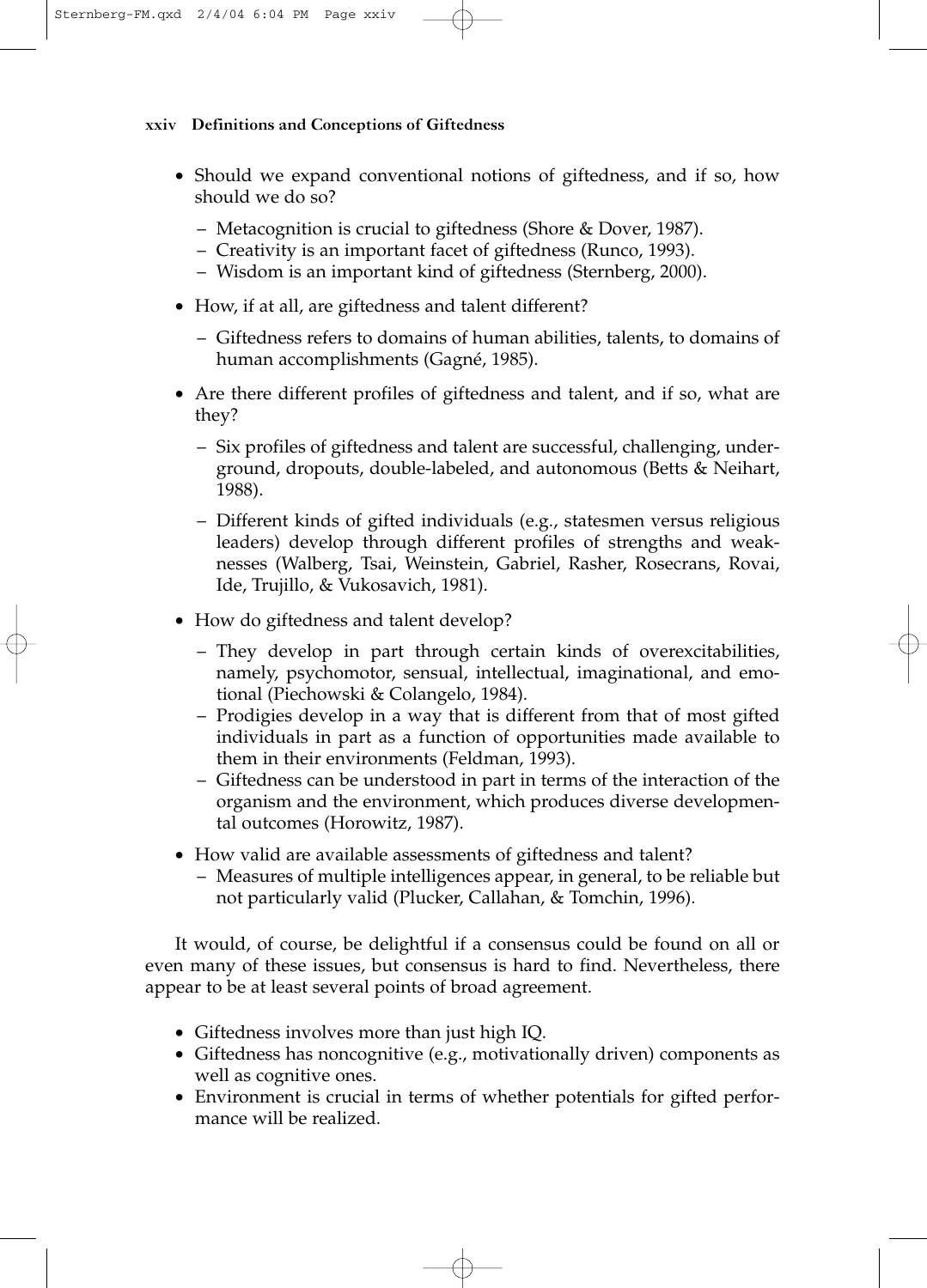- Giftedness is not a single thing: There are multiple forms of giftedness. Hence, one-size-fits-all assessments or programs are likely to be too narrow.
- Measures for identifying or evaluating gifted individuals need to be proposed to operationalize theories, and then they need to be evaluated rather than merely being assumed to be valid.

Thus, progress has been made in the definition and conceptualization of giftedness, and series such as this, that this progress will continue into the future. Research that is summarized in these seminal articles raise important points for both researchers and teachers to consider and broadened definitions and conceptions of giftedness will result in more enlightened choices about the decisions we make about who is able to participate in the programs we develop.

I end on a cautionary note. The way we conceptualize giftedness greatly influences who will have greater and lesser opportunities to contribute to future society. People who are identified as gifted are given opportunities to succeed that people who are not so identified are not given. Thus, it is important to consider not only the skills individuals have, but also how they will use them. Will, for example, abilities, in Gagné's sense of the term, be transformed into talents that are useful to society? Will individuals who are intellectually able make creative contributions, or will they merely replicate what is already known, however well they may replicate it? Will able individuals use their knowledge wisely, or for destructive ends? In a world beset by conflict and turmoil, perhaps these are the most important questions we presently need to address.

## **REFERENCES**

- Betts, G. T., & Neihart, M. (1988). Profiles of the gifted and talented. *Gifted Child Quarterly, 32*(2), 248-253. **[See Vol. 1, p. 97]**
- Feldman, D. H. (1993). Child prodigies: A distinctive form of giftedness. *Gifted Child Quarterly, 37*(4), 188-193. **[See Vol. 1, p. 133]**
- Gagné, F. (1985). Giftedness and talent: Reexamining a reexamination of the definitions. *Gifted Child Quarterly, 29*(3), 103-112. **[See Vol. 1, p. 79]**
- Horowitz, F. D. (1987). A developmental view of giftedness. *Gifted Child Quarterly, 31*(4), 165-168. **[See Vol. 1, p. 145]**
- Jackson, N. E. (1993). Moving into the mainstream? Reflections on the study of giftedness. *Gifted Child Quarterly, 37*(1), 46-50. **[See Vol. 1, p. 29]**
- Passow, A. H. (1981). The nature of giftedness and talent. *Gifted Child Quarterly, 25*(1), 5-10. **[See Vol. 1, p. 1]**
- Piechowski, M. M., & Colangelo, N. (1984). Developmental potential of the gifted. *Gifted Child Quarterly, 28*(2), 80-88. **[See Vol. 1, p. 117]**
- Plucker, J., Callahan, C. M., & Tomchin, E. M. (1996). Wherefore art thou, multiple intelligences? Alternative assessments for identifying talent in ethnically diverse and low income students. *Gifted Child Quarterly, 40*(2), 81-92 . **[See Vol. 1, p. 155]**